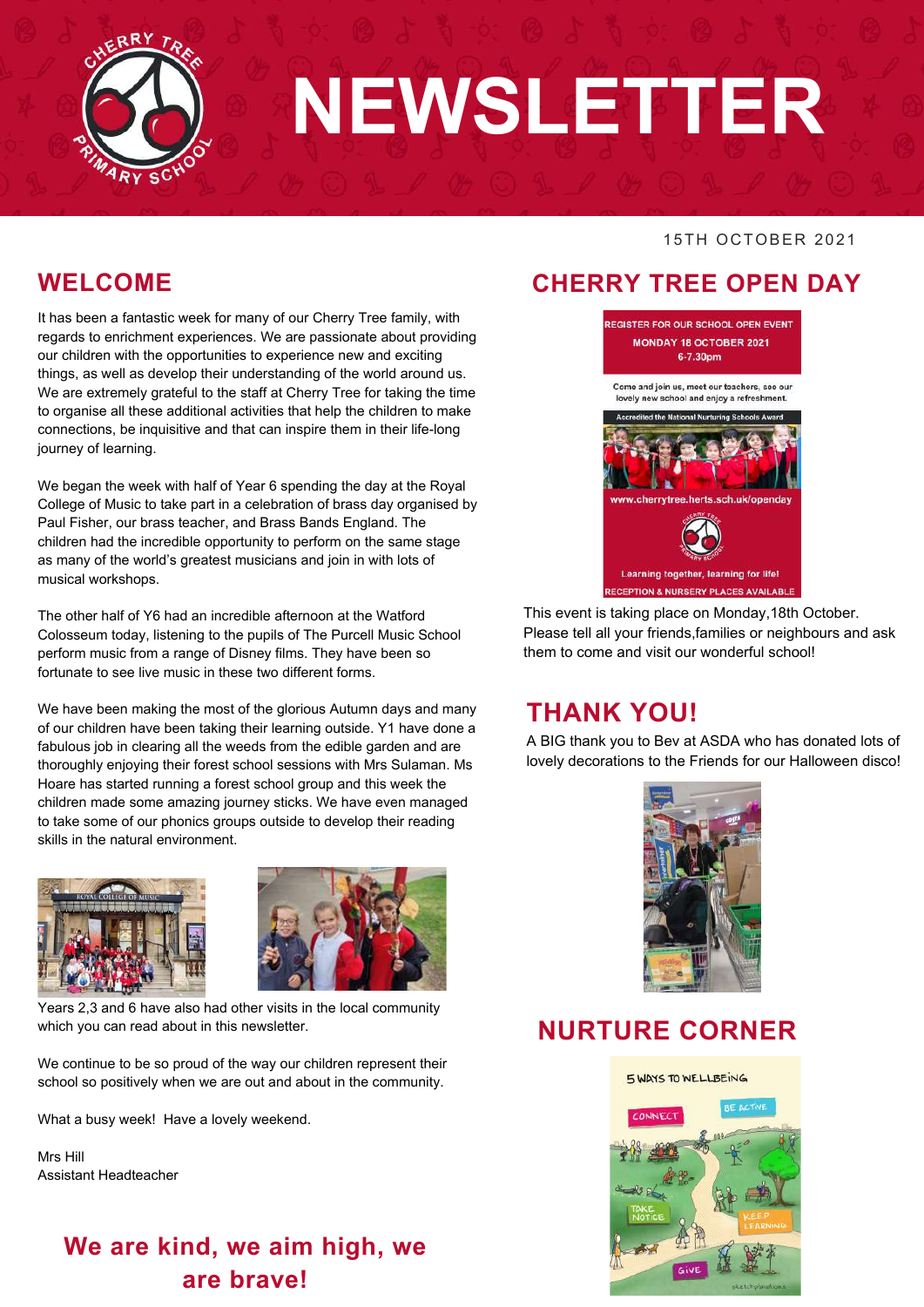### **READING CORNER**

This week the children in Year 2 had a fantastic visit to North Watford library. They listened to stories read by the librarians there. They had the opportunity to browse through the amazing selection of books that the library has to offer and were able to use their Library Cards to bring books home to read with their families.

Follow this link to find out about our local library: https://www.hertfordshire.gov.uk/services/libraries-andarchives/library-opening-hours/north-watford-library.aspx

If you have not got a library card why not get one? They are free and open up a whole world of amazing books that you can borrow.

Follow this link to register for a Library Card; https://www.hertfordshire.gov.uk/services/libraries-andarchives/library-membership/library-membership.aspx



We are making progress with updating our school library and would welcome any offer of help with making or fixing shelves, seating and units to make this a great space for our children to build on their love of reading.

Contact myself through the school office if you can help in any way.

Jane Sibbit LKS2/ Reading leader/ Class teacher Cherry Tree Primary School

### **PARENT/CARERS CONTACTS**

. been unable to contact parents/carers as the numbers we It is vitally important we have correct contact details on Arbor in case of an emergency or we need to contact you regarding your child. There have been a few cases lately where we have have are incorrect. Please can you check your details on Arbor by following this link:

### **PERFECT PITCH**

Year 4 have enjoyed investigating how to create instruments from recycled materials with a focus on varying pitch. They worked hard asking pertinent scientific questions and enjoyed comparing their creations with other groups in the class. Thank you to all who brought in recycling materials, without these, this lesson could not have been as amazing as it was!

### **ALLOTMENT VISIT**

Y3 visited the allotment on Tuesday morning to work alongside Mark and Grace from the Salvation Army. The children are continuing to learn about growing and working together in the natural environment.

### **FRIENDS OF HAREBREAKS WOOD**

Hi Everyone,

Just a reminder that our last litter pick for 2021 will take place this Saturday 16th of October 2021. This litter pick is often another chance to investigate and enjoy fungus in the wood

As usual we will meet at St Marks car park at 1.30pm.

www.harebreakswood.org.uk

Steve Harvey Chair of Friends of Harebreaks Wood



### **FLU IMMUNISATIONS FOR CHILDREN IN RECEPTION TO YEAR 6**

School Health have asked us to send out the following information in regards to the Nasal Flu Immunisation. This year school health are looking to offer the vaccine to all children in school on Tuesday 16th November.

Please note that the consent form needs to be completed by all, even if the recommended vaccination is being refused.

Paper copies of the consent form are available from the school office. Completed forms should be returned to by Monday 1st November.

[https://cherry-tree-primary.uk.arbor.sc/](https://cherry-tree-primary.uk.arbor.sc/?/home-ui/index)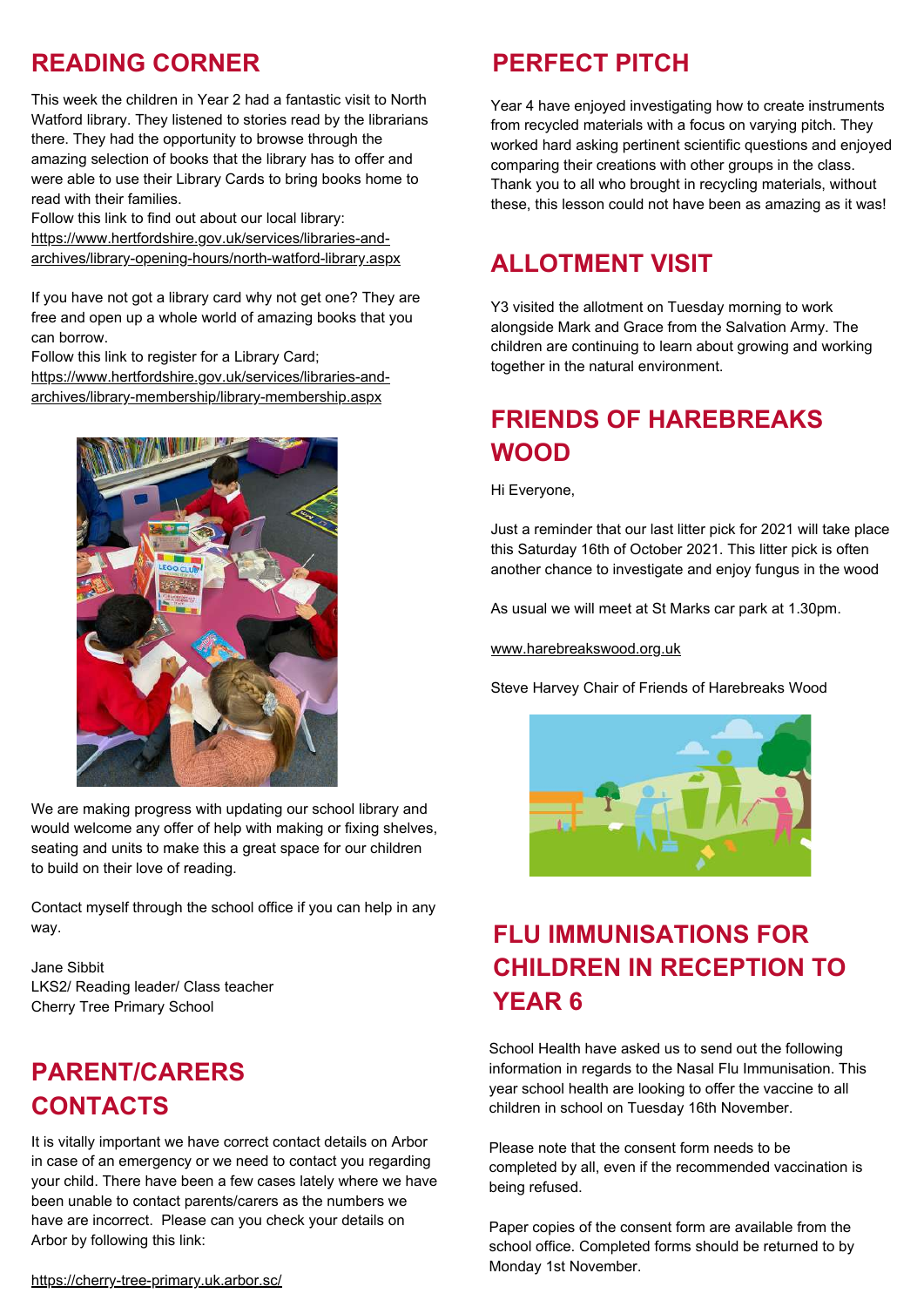

### **TOP CHERRY AWARDS**

**Our Top Cherry Award is an award to celebrate exceptional behaviour, learning or manners. These children really are going above and beyond!**

#### **Berries**

**Mason - for 'being brave' to independently climb the ladder on the climbing frame**

**Anastasia - for always working hard and being a positive role model**

**Ibrahim - Acorns - for focusing well at carpet times and giving super contributions**

**Athavan and Albert - Conkers - for working really hard with their phonics and reading skills**

**Roheni - Y1 Maple - for always 'aiming high' and trying her best in phonics and applying it to her English writing**

**Alyaan - Y1 Maple - for always contributing and sharing his ideas during carpet time**

**Sara Magda - Y2 Cedar - for always aiming high and trying her best in her writing Leone - Y2 Cedar - for always aiming high in his learning and being a great role model**

**Daisy -Y2 Willow - for her consistent kindness and 'aiming high' across all of her subjects**

**Millie - Y3 Sycamore - for careful listening and focussed work in maths which has enabled her to 'aim high'**

**Kelsie - Y4 Ash - for always 'being kind' to all in class and helping others when they are finding things tough**

**Luca - Y4 Yew - for 'aiming high' and producing very good quality work in writing and Maths. Well done!**

**Summer-Rose - Y5 Fir - for 'aiming high' and persevering to produce a lovely persuasive letter to Aunt Carew.**

**Kelechi - Y5 Pine - for always 'aiming high' and working hard in every lesson. For always 'being kind' and respectful to everybody. Kelechi is a great role model and an absolute pleasure to teach.**



### **SECONDARY AND UPPER SCHOOL ADMISSIONS 2022**

Please be aware that the deadline for applications to secondary and upper schools is fast approaching. If you have not already submitted an application for your child, you will need to make an application online or on paper by the closing date of Sunday 31st October 2021. We would recommend that you complete it by Friday 22nd October, so that if there are any queries, they can be dealt with by the Admissions Team ahead of the deadline.

You should apply online at

<http://www.hertfordshire.gov.uk/admissions> or alternatively if you cannot access the internet, you can request a printed version of the website information and application from the Admissions and Transport Team by contacting them on 0300 1234 043.

### **DINGLE DANGLE!**

Nursery and Reception have had great fun dressing up as farmers and scarecrows as part of our topic on Autumn and Harvest. We have been learning the song Dingle Dangle and have sent it to all the parents on Tapestry. Enjoy.



### **YEAR 6 GRAND UNION CANAL TRIP**

Year 6 have been busy this week!

On Tuesday they walked a fantastic five miles from school, along the canal to Cassiobury Park and back again to see for themselves the history of the Grand Union Canal to enhance the learning in the classroom. They enjoyed talking to some of the boat people we passed to discover the purpose and length of their journeys. Some children even helped operate the lock gates!